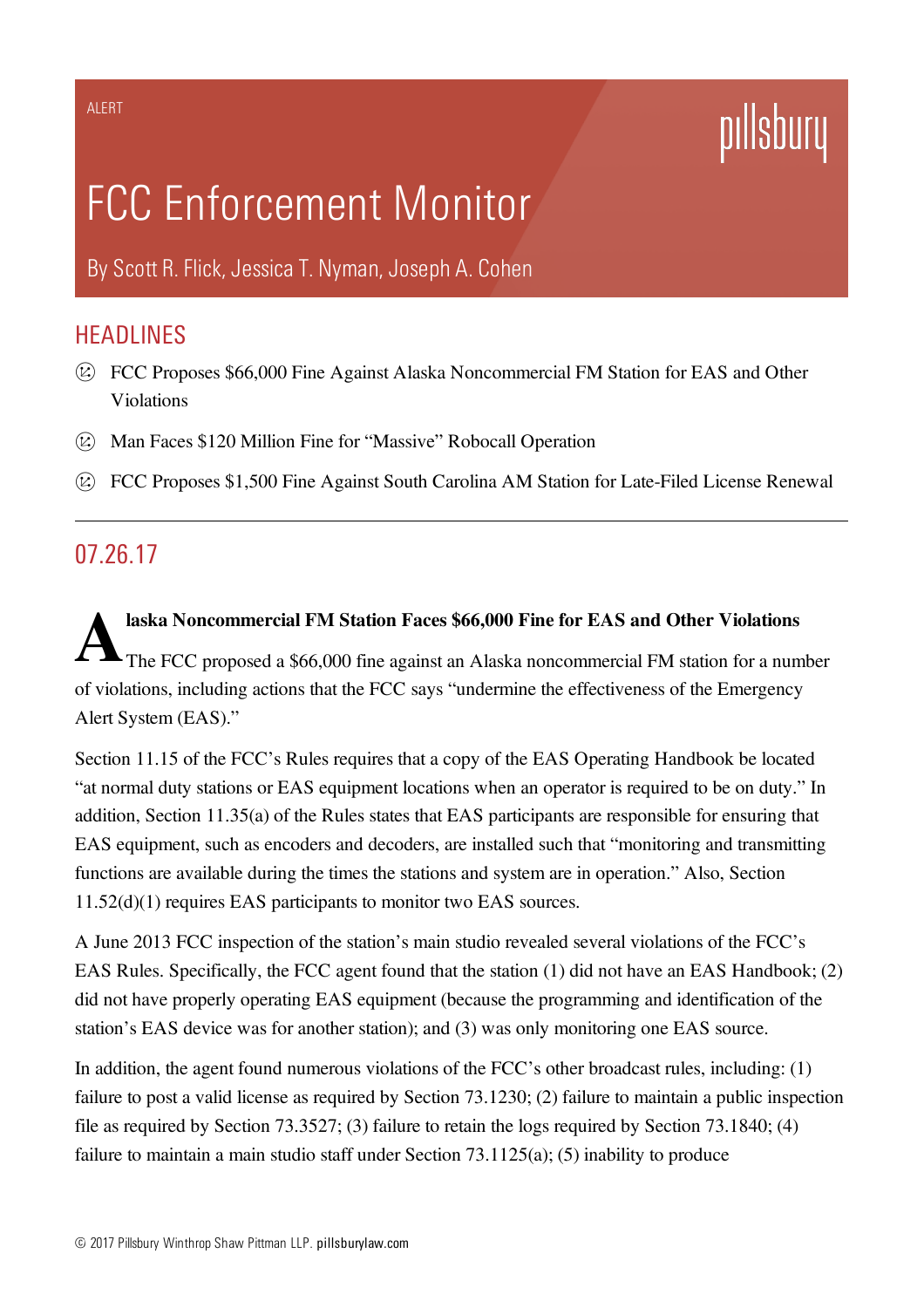documentation designating a chief operator as required by Section 73.1870; and (6) failure to ensure that the station was operating in accordance with the terms of the station authorization or within variances permitted under the FCC's technical rules, as required by Section 73.1400.

The FCC subsequently issued a Notice of Violation ("NOV") to the station in August 2013. When the FCC did not receive a response from the station within the 20-day deadline specified in the NOV, the FCC sent a Warning Letter to the station in September 2013, and issued two additional NOVs in November 2013 and April 2016 directing the station "to provide information concerning the apparent violations described in the August 2013 NOV." Despite signing a receipt for the April 2016 NOV, the station again failed to respond.

The base fine amounts for the apparent EAS violations, broadcast violations, and failures to respond to the NOVs total \$11,000, \$23,000, and \$16,000 respectively. The FCC may adjust a fine upward or downward after taking into account the particular facts of each case. Here, citing the station's failure to respond to FCC documents of four occasions, the FCC concluded that a 100 percent upward adjustment of the base fine for the failures to respond, or an additional \$16,000, was warranted. As a result, the FCC proposed a total fine against the station of \$66,000.

#### FCC Proposes \$120 Million Fine for Caller ID Spoofing Operation

A Florida man's spoofing campaign has earned him a proposed \$120 million fine. The man apparently caused the display of misleading or inaccurate caller ID information ("spoofing") on millions of calls to perpetrate an illegal robocalling campaign.

The Truth in Caller ID Act of 2009, as codified in Section 227(e) of the Communications Act and Section 64.1604 of the FCC's Rules, prohibits any person from knowingly causing, directly or indirectly, any caller ID service to transmit or display misleading or inaccurate caller ID information with the intent to defraud, cause harm, or wrongfully obtain anything of value.

In December 2015 and April 2016, the FCC received complaints from Spōk, Inc. and TripAdvisor, Inc. about robocalls spoofing call recipients' local area codes and offering vacation deals. Spōk complained that the calls were disrupting its emergency medical paging service, and TripAdvisor reported that it had received consumer complaints about robocalls that used its name without its knowledge or permission. The calls apparently mimicked the recipients' local area codes and central office codes (i.e., the first six digits of a phone number) to induce recipients to answer. What followed was a message instructing them to "press 1" to hear more about vacation deals from well-known travel companies. Recipients that pressed 1 were then directed to other travel companies that had contracted to have the calls transferred to them to deliver sales pitches for Mexican timeshares and vacation packages to Mexican timeshare facilities.

After the FCC traced the calls to the Florida man and his company in December 2016, it subpoenaed call records covering a three-month period from October 1, 2016 to December 31, 2016. The FCC's review of the call records revealed that the company made 96,758,223 calls during that time and,